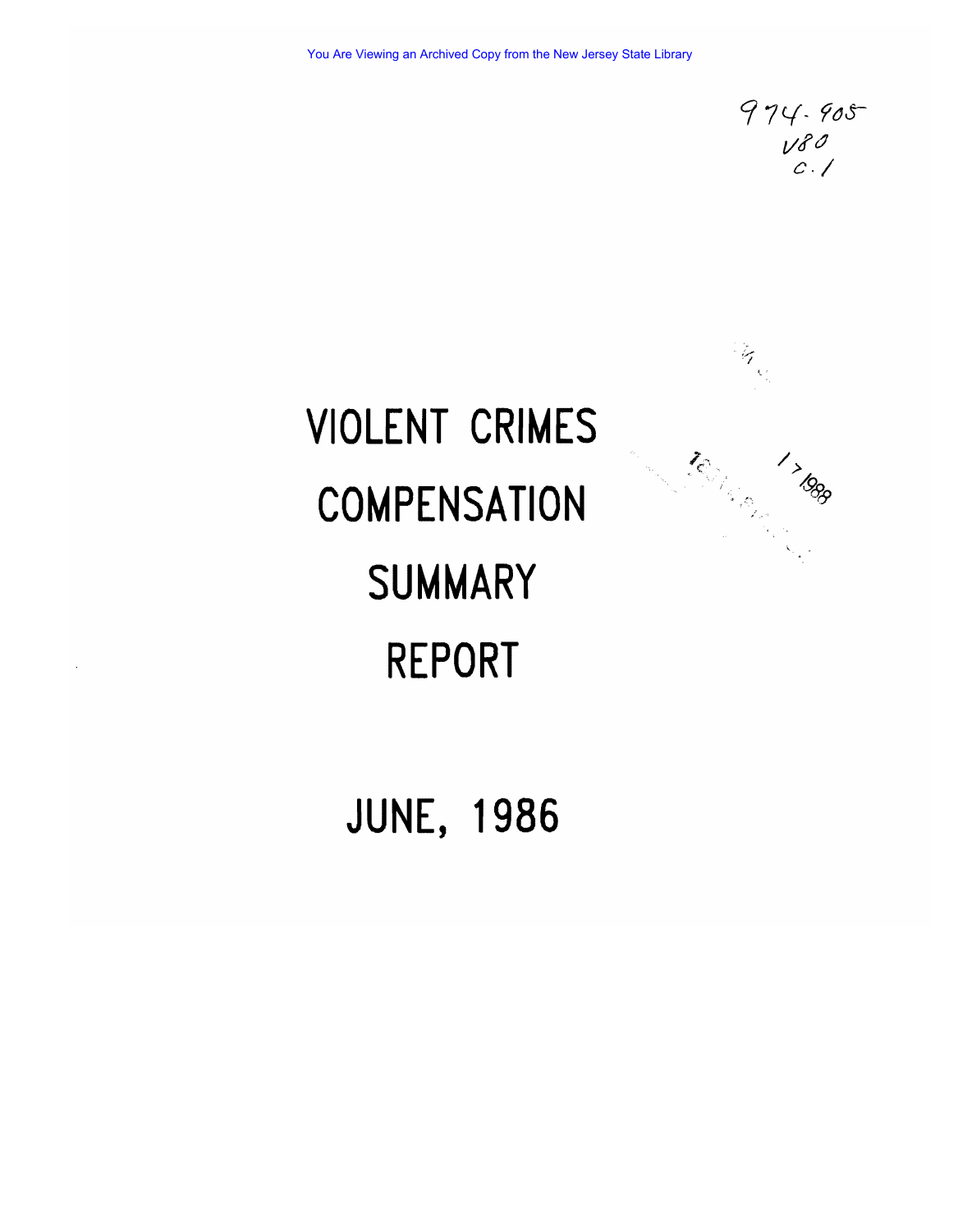#### VCCB SUMMARY REPORT - SUPERIOR COURT

|                                                                                                                                                                                                                                                           |                                                                | <b>NUMBER OF CASES</b>              |                    | <b>ASSESSMENTS</b>      | <b>COLLECTIONS *</b>                                              |             |                            |
|-----------------------------------------------------------------------------------------------------------------------------------------------------------------------------------------------------------------------------------------------------------|----------------------------------------------------------------|-------------------------------------|--------------------|-------------------------|-------------------------------------------------------------------|-------------|----------------------------|
| Calendar<br>Years<br><u> Andreas Andreas ann an Cairlige ann an Cairlige ann an Cairlige ann an Cairlige ann an Cairlige ann an Cairlige ann an Cairlige ann an Cairlige ann an Cairlige ann an Cairlige ann an Cairlige ann an Cairlige ann an Cairl</u> | Eligible<br><u> Andreas and State State State State Sta</u> te | <b>Imposed</b><br><b>CONTRACTOR</b> | Compliance<br>Rate | Dept. of<br>Corrections | County<br>Probation<br><b>Contract Contract Contract Contract</b> | Total       | <b>County</b><br>Probation |
| Jan. - Dec., 1981                                                                                                                                                                                                                                         | 12,733                                                         | 12,516                              | 98.38              | \$715,225               | \$459,654                                                         | \$1,174,879 | \$224,375                  |
| Jan. - Dec., 1982                                                                                                                                                                                                                                         | 17,560                                                         | 17,206                              | 98.08              | \$898,520               | \$518,670                                                         | \$1,417,190 | \$417,532                  |
| Jan. - Dec., 1983                                                                                                                                                                                                                                         | 18,227                                                         | 17,998                              | 98.7%              | \$848,856               | \$581,735                                                         | \$1,430,591 | \$553,086                  |
| Jan. - Dec., $1984$                                                                                                                                                                                                                                       | 18,860                                                         | 18,771                              | 99.58              | \$874,570               | \$517,676                                                         | \$1,392,246 | \$616,641                  |
| Jan. - Dec., 1985                                                                                                                                                                                                                                         | 16,392                                                         | 16,252                              | 99.18              | \$826,447               | \$502,712                                                         | \$1,329,159 | \$572,251                  |
| Jan. - March, 1986                                                                                                                                                                                                                                        | 4,249                                                          | 4,232                               | 99.68              | \$153,610               | \$133,375                                                         | \$286,985   | \$172,764                  |
| April, 1986                                                                                                                                                                                                                                               | 1,459                                                          | 1,451                               | 99.58              | \$70,682                | \$43,729                                                          | \$114,411   | \$59,056                   |
| May, 1986                                                                                                                                                                                                                                                 | 1,729                                                          | 1,712                               | 99.0%              | \$64,550                | \$56,007                                                          | \$120,557   | \$52,717                   |
| June, 1986                                                                                                                                                                                                                                                | 1,501                                                          | 1,494                               | 99.58              | \$74,700                | \$62,164                                                          | \$136,864   | \$46,970                   |
| April - June, $1986$                                                                                                                                                                                                                                      | 4,689                                                          | 4,657                               | 99.38              | \$209,932               | \$161,900                                                         | \$371,832   | \$158,743                  |
| Cummulative Total<br>Jan., $81 - June$ , 1986                                                                                                                                                                                                             | 92,710                                                         | 91,632                              | 98.8%              | \$4,527,160             | \$2,875,722                                                       | \$7,402,882 | \$2,715,392                |

NOTE: Compliance Rate defined as percentage of eligible cases that were imposed.

 $\sim$ 

\* The following counties do not separate Municipal Court collections from their Superior Court collections: Cumberland, Essex, Mercer, Ocean, Passaic, Salem and Sussex.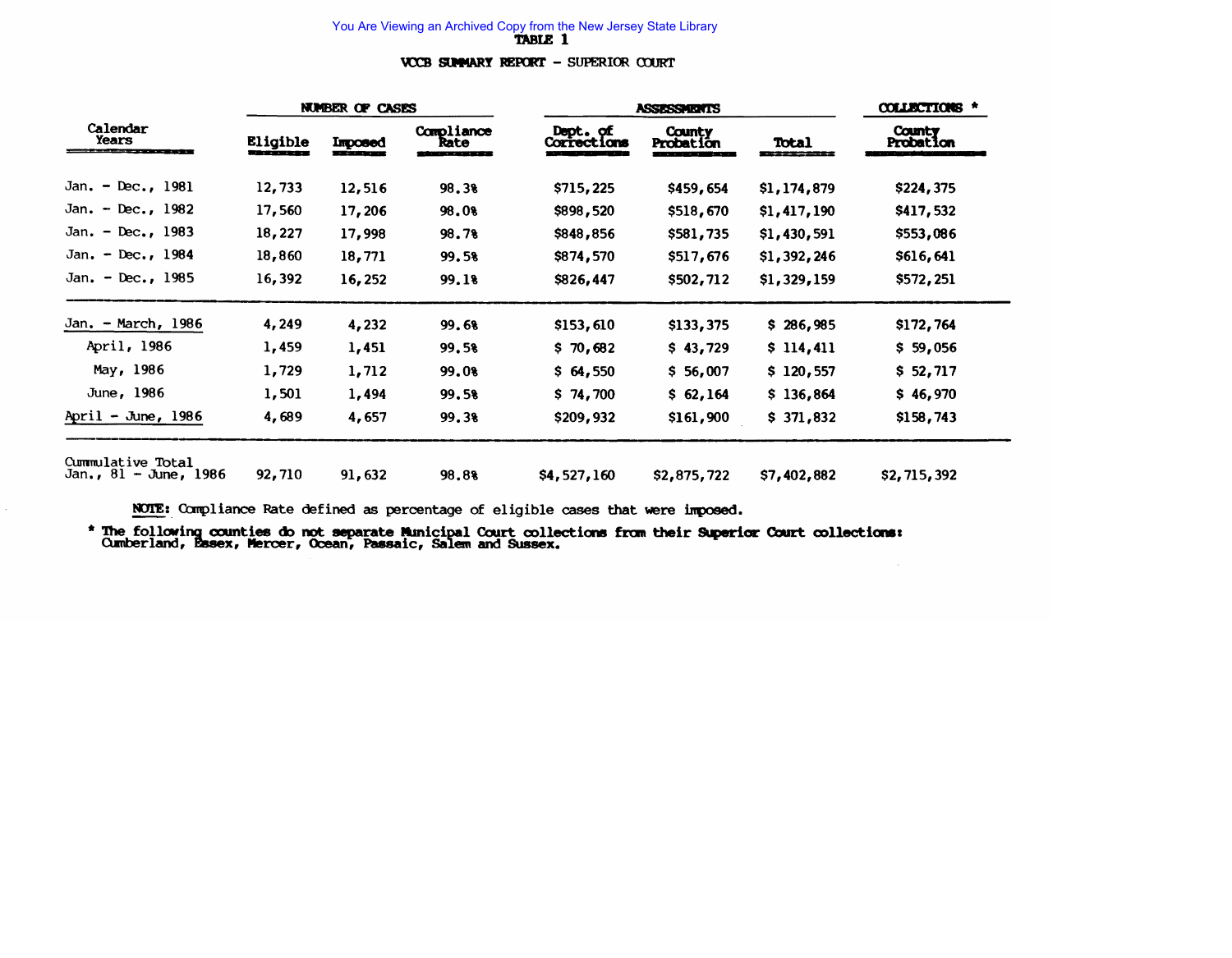#### TABLE 2

#### SUPERIOR COURT COMPLIANCE RATE

|               |       | April, 1986 |            |       | May, 1986       |            | June, 1986 |       |            |
|---------------|-------|-------------|------------|-------|-----------------|------------|------------|-------|------------|
|               |       |             | Compliance |       |                 | Compliance |            |       | Compliance |
| <b>COUNTY</b> | Elig. | Imp.        | Rate       | Elig. | Imp.            | Rate       | Elig.      | Imp.  | Rate       |
| Atlantic      | 91    | 90          | 98.98      | 101   | 101             | 100.08     | 84         | 83    | 98.88      |
| Bergen        | 83    | 83          | 100.08     | 89    | 88              | 98.98      | 94         | 94    | 100.0%     |
| Burlington    | 28    | 28          | 100.08     | 53    | 51              | 96.2%      | 41         | 40    | 97.6%      |
| Camden        | 150   | 150         | 100.08     | 218   | 214             | 98.28      | 160        | 160   | 100.08     |
| Cape May      | 29    | 29          | 100.08     | 24    | 23              | 95.88      | 15         | 15    | 100.08     |
| Cumberland    | 19    | 18          | 94.7%      | 39    | 39              | 100.08     | 47         | 47    | 100.0%     |
| <b>Essex</b>  | 202   | 199         | 98.5%      | 283   | 282             | 99.68      | 256        | 254   | 99.28      |
| Gloucester    | 36    | 36          | 100.0%     | 38    | 37              | 97.48      | 19         | 19    | 100.08     |
| Hudson        | 105   | 105         | 100.08     | 116   | 115             | 99.18      | 81         | 81    | 100.0%     |
| Hunterdon     | 4     | 4           | 100.0%     | 12    | 12              | 100.08     | 5          | 4     | 80.0%      |
| Mercer        | 86    | 85          | 98.8%      | 105   | 105             | 100.0%     | 115        | 115   | 100.08     |
| Middlesex     | 113   | 113         | 100.0%     | 85    | 85              | 100.08     | 100        | 100   | 100.0%     |
| Monmouth      | 106   | 106         | 100.0%     | 132   | 131             | 99.2%      | 114        | 114   | 100.08     |
| Morris        | 29    | 29          | 100.0%     | 27    | 27              | 100.08     | 37         | 36    | 97.3%      |
| Ocean         | 47    | 47          | 100.0%     | 52    | 52              | 100.08     | 32         | 32    | 100.08     |
| Passaic       | 110   | 110         | 100.08     | 133   | 133             | 100.08     | 91         | 91    | 100.08     |
| Salem         | 33    | 33          | 100.08     | 22    | 22              | 100.08     | 28         | 28    | 100.08     |
| Somerset      | 40    | 40          | 100.08     | 51    | 49              | 96.18      | 35         | 34    | 97.18      |
| <b>Sussex</b> | 13    | 13          | 100.08     | 7     | $7\phantom{.0}$ | 100.08     | 10         | 10    | 100.0%     |
| Union         | 113   | 111         | 98.28      | 113   | 110             | 97.38      | 116        | 116   | 100.08     |
| Warren        | 22    | 22          | 100.08     | 29    | 29              | 100.08     | 21         | 21    | 100.08     |
| State         | 1,459 | 1,451       | 99.5%      | 1,729 | 1,712           | 99.08      | 1,501      | 1,494 | 99.5%      |

NOTE: Compliance Rate defined as the percentage of eligible cases that were imposed.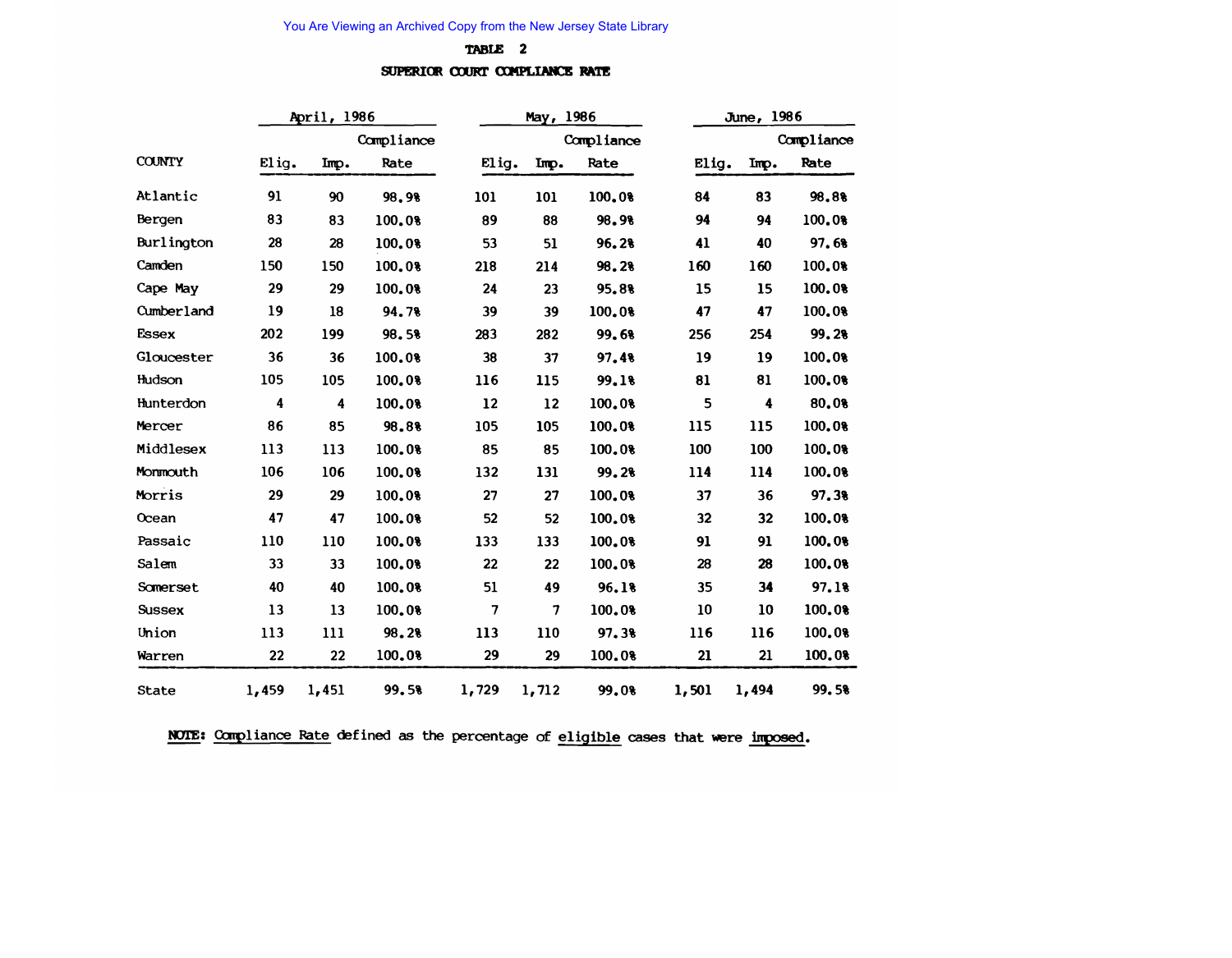SUPERIOR COURT ASSESSMENTS AND COLLECTIONS

|                     | <b>Calendar Years</b><br>January - March,<br>1981<br>1985<br>1986<br>$\qquad \qquad \blacksquare$ |              |              |              | $Apr11 - \lambda m$ e,<br>1986 | <b>Cummulative Totals</b><br>January, 1981 thru June, 1986 |             |              |                      |
|---------------------|---------------------------------------------------------------------------------------------------|--------------|--------------|--------------|--------------------------------|------------------------------------------------------------|-------------|--------------|----------------------|
|                     | assessed                                                                                          | collected    | assessed     | collected    | <b>assessed</b>                | collected                                                  | assessed    | collected    | percent<br>collected |
| Atlantic            | \$131,497                                                                                         | \$122,925    | 4,855<br>Ş.  | 9,289<br>\$  | \$<br>7,915                    | s<br>7,566                                                 | \$144,267   | \$139,780    | 96.9%                |
| Bergen              | \$171,304                                                                                         | \$158,901    | S.<br>6,995  | 8,419<br>s   | 7,182<br>s                     | s<br>8,049                                                 | \$185,481   | \$175,369    | 94.68                |
| Burlington          | 86,975<br>Ş.                                                                                      | 83,326<br>S. | S.<br>1,450  | s<br>4,533   | s<br>3,415                     | s<br>3,900                                                 | \$91,840    | 91,759<br>s  | 99.9%                |
| Camden              | S.<br>240,122                                                                                     | \$242,716    | \$11,845     | \$12,437     | \$13,315                       | 14,822<br>s                                                | \$265,282   | \$269,975    | 101.8%               |
| Cape May            | 46,270<br>s                                                                                       | 49,517<br>s  | \$.<br>2,840 | 3,045<br>Ş.  | s<br>2,040                     | s<br>3,224                                                 | \$51,150    | 55,786<br>s  | 109.1%               |
| Cumberland **       | 91,877<br>s                                                                                       | S.<br>88,797 | S.<br>1,500  | s<br>4,176   | Ś<br>4,990                     | s<br>3,904                                                 | \$98,367    | 96,877<br>s  | 98.5%                |
| **<br>Essex         | \$363,517                                                                                         | \$357,655    | \$18,785     | \$32,174     | \$39,581                       | 36, 352<br>s                                               | \$421,883   | \$426,181    | 101.0%               |
| Gloucester          | s<br>92,410                                                                                       | 82,813<br>s  | 3,325<br>s   | S.<br>4,149  | s<br>3,185                     | s<br>4,221                                                 | \$98,920    | 91,183<br>S. | 92.18                |
| Hudson              | \$141,098                                                                                         | \$123,838    | \$.<br>5,535 | 8,240<br>\$. | Ś<br>5,800                     | s<br>9,102                                                 | \$152,433   | \$141,180    | 92.68                |
| Hunterdon           | s<br>32,525                                                                                       | 39,800<br>S. | s<br>675     | s<br>1,330   | \$<br>960                      | s<br>2,128                                                 | \$34,160    | 43,258<br>s. | 126.68               |
| $***$<br>Mercer     | \$106,953                                                                                         | 93,841<br>S. | 5,955<br>S.  | \$17,357     | S<br>9,678                     | s<br>4,930                                                 | \$122,586   | \$116,128    | 94.7%                |
| Middlesex           | \$234,501                                                                                         | \$173,307    | \$13,650     | \$14,917     | \$10,360                       | s<br>11,295                                                | \$258,511   | \$199,519    | 77.1%                |
| Monmouth            | \$167,250                                                                                         | \$163,153    | \$11,590     | 9,665<br>S.  | \$10,633                       | s<br>11,571                                                | \$189,473   | \$184,389    | 97.38                |
| Morris              | \$104,675                                                                                         | 86,360<br>S. | s.<br>9,825  | s<br>4,368   | S<br>3,185                     | s<br>4,785                                                 | \$117,685   | 95,513<br>s. | 81.1%                |
| **<br>Ocean         | 69,150<br>s                                                                                       | S.<br>76,771 | \$<br>2,573  | s<br>4,663   | s<br>4,430                     | s<br>5,311                                                 | \$76,153    | 86,745<br>s  | 113.9%               |
| **<br>Passaic       | \$153,425                                                                                         | \$137,292    | \$<br>6,040  | 8,619<br>s   | 7,266<br>s                     | \$<br>9,115                                                | \$166,731   | \$155,026    | 92.98                |
| **<br>Salem         | 60,077                                                                                            | S.<br>52,617 | 3,510<br>S.  | 2,610<br>s   | 2,390<br>s                     | s<br>2,647                                                 | \$65,977    | 57,874<br>S. | 87.7%                |
| Somerset            | 64,350                                                                                            | s<br>58,299  | 7,882<br>s   | s<br>8,618   | 4,480<br>s                     | s<br>3,224                                                 | \$76,712    | 70,141<br>s  | 91.4%                |
| **<br><b>Sussex</b> | 32,975                                                                                            | 43,341<br>S. | 2,085<br>s.  | 3,590<br>s   | s<br>830                       | s<br>2,555                                                 | \$35,890    | 49,486<br>S. | 137.9%               |
| Union               | \$163,376                                                                                         | \$123,476    | \$10,535     | s<br>9,037   | \$17,805                       | s<br>8,286                                                 | \$191,716   | \$140,799    | 73.4%                |
| Warren              | 26,120<br>s                                                                                       | s<br>25,140  | 1,925<br>S.  | s<br>1,528   | 2,460<br>s                     | s<br>1,756                                                 | \$30,505    | 28,424<br>s  | 93.2%                |
| <b>State</b>        | \$2,580,447                                                                                       | \$2,383,885  | \$133,375    | \$172,764    | \$161,900                      | \$158,743                                                  | \$2,875,722 | \$2,715,392  | 94.4%                |

\* This table only reflects cases where COUNTY PROBATION is the collection agent.

\*\* These counties do not separate Municipal Court collection from their Superior Court collections.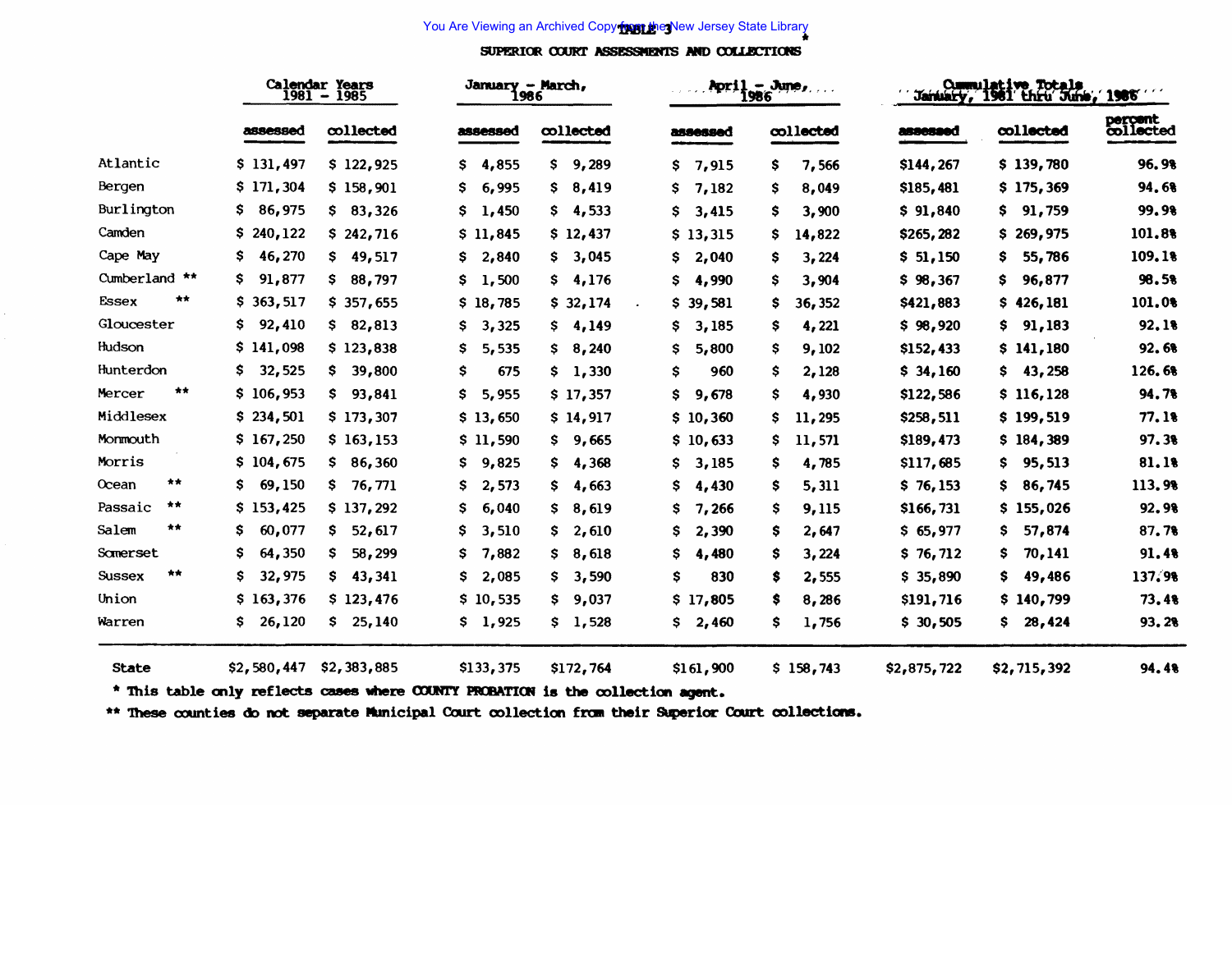### **VCCB SUMMARY REPORT<br>MUNICIPAL COURTS**

|                                                                             | Average<br>Municipal                                        | Number of Cases |         |                            | Assessments                                                                       |               | MONIES COLLECTED FOR MUNICIPAL COURTS |                |                  |                       |  |
|-----------------------------------------------------------------------------|-------------------------------------------------------------|-----------------|---------|----------------------------|-----------------------------------------------------------------------------------|---------------|---------------------------------------|----------------|------------------|-----------------------|--|
| Time Period<br>and the problem of the company of the problem of the company | Courts in<br>Computer<br>and the first property of the con- | <b>Eligible</b> |         | Imposed Compliance<br>Rate | Due (No. of<br>Penalties<br>Imp. $x$ \$25)<br>the state of the state of the state | <b>Pull</b>   | Partial                               | Total          | <b>Probation</b> | Grand<br><b>Total</b> |  |
| Jan - Dec. 1981                                                             | 532                                                         | 10,912          | 10,717  | 98.28                      | 267,925<br>S.                                                                     | 179,795<br>S. | 51,528<br>S.                          | 231,323<br>S.  | S.<br>1,740      | 233,063<br>S.         |  |
| Jan - Dec. $1982$                                                           | 520                                                         | 9,960           | 9,800   | 98.48                      | \$245,000                                                                         | \$158,275     | S.<br>55,838                          | 214, 113<br>S. | \$9,953          | 224,066<br>S.         |  |
| Jan - Dec. $1983$                                                           | 484                                                         | 61, 613         | 60,701  | 98.58                      | \$1,517,525                                                                       | 916,650<br>S. | \$236,829                             | \$1,153,479    | \$27,345         | \$1,180,824           |  |
| Jan - Dec, $1984$                                                           | 492                                                         | 76,681          | 75,775  | 98.8%                      | \$1,894,375                                                                       | \$1,138,875   | \$379,429                             | \$1,518,304    | \$44,911         | \$1,563,215           |  |
| Jan - Dec. $1985$                                                           | 517                                                         | 84,804          | 83,627  | 98.68                      | \$2,090,675                                                                       | \$1, 245, 095 | \$407,784                             | \$1,652,879    | \$59,734         | \$1, 712, 613         |  |
| Jan - March, 1986                                                           | 523.                                                        | 20,049          | 19,825  | 98.98                      | \$495,625                                                                         | 309,270<br>S. | \$106,404                             | 415,674<br>S.  | \$13,593         | \$429, 267            |  |
| April, 1986                                                                 | 525                                                         | 7,051           | 6,998   | 99.2%                      | \$174,950                                                                         | 117,939<br>S. | 39,941<br>\$.                         | 157,880<br>S.  | \$ 6,171         | s<br>164,051          |  |
| May, 1986                                                                   | 523                                                         | 6,687           | 6,618   | 99.08                      | \$165,450                                                                         | 108,690<br>S. | 38,407<br>S.                          | 147,097<br>S.  | 5,054<br>S.      | 152,151<br>۰S         |  |
| June, 1986                                                                  | 527                                                         | 5,961           | 5,879   | 98.68                      | \$146,975                                                                         | 110,162<br>S. | 35,929<br>S.                          | 146,091<br>S.  | \$4,767          | S.<br>150,858         |  |
| April - June, 1986                                                          | 525                                                         | 19,699          | 19,495  | 98.98                      | \$487,375                                                                         | 336,791<br>S. | \$114,277                             | 451,068<br>S.  | \$15,992         | 467,060<br>S.         |  |
| Cummulative Total<br>Jan, 81- June, 86                                      | 518                                                         | 283,718         | 279,940 | 98.78                      | \$6,998,500                                                                       | \$4,284,751   | \$1,352,089                           | \$5,636,840    | \$173,268        | \$5,810,108           |  |

 $\bullet$ 

NOTE: Compliance Rate defined as percent of eligible cases that were imposed.

\* The following counties do not separate Municipal Court collections from their Superior Court collections: Cumberland, Essex, Mercer, Ocean, Passaic, Salem and Sussex.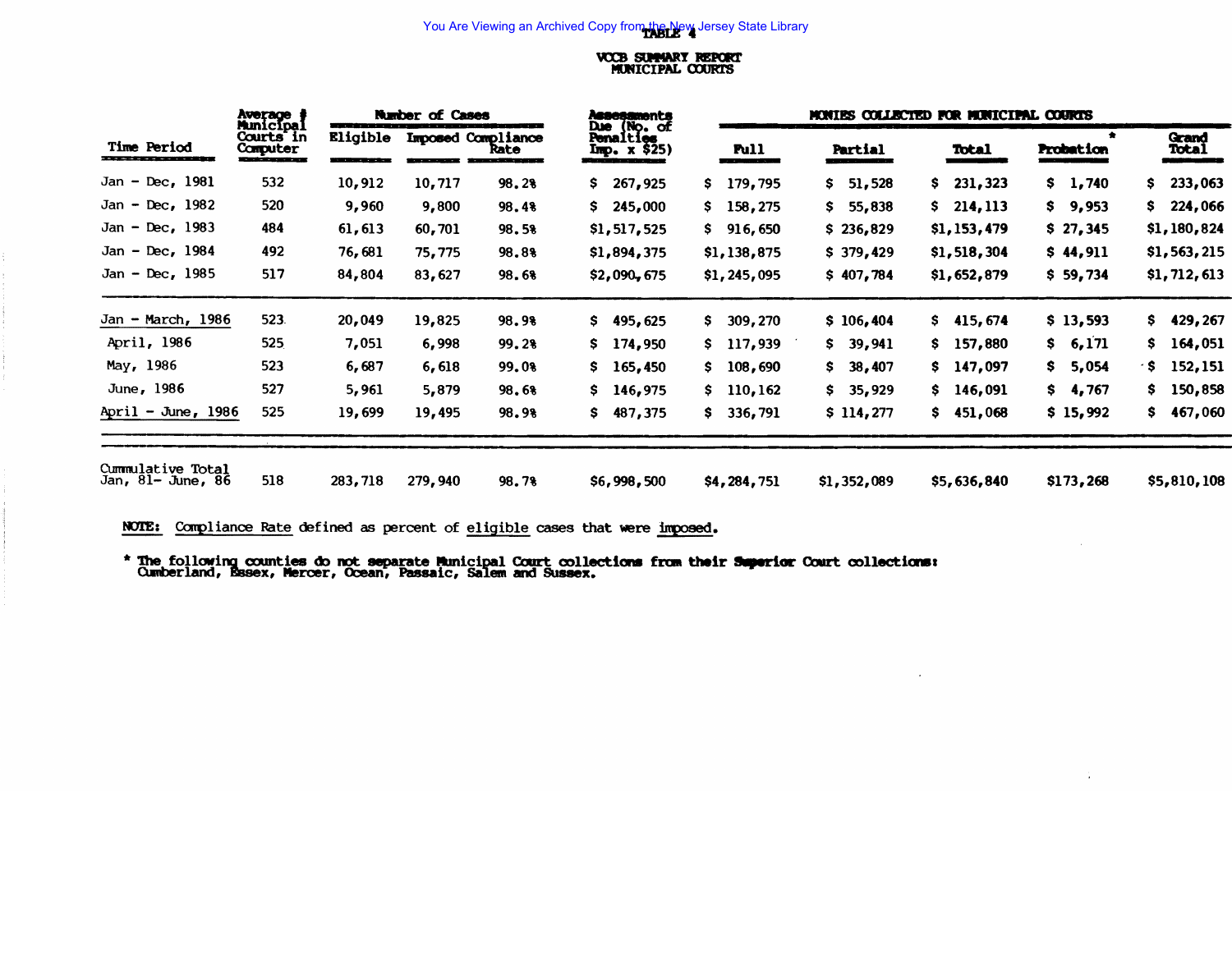#### MUNICIPAL COURT COMPLIANCE RATE

 $\overline{a}$ 

|               | April, 1986 |       |            |       | May, 1986 |            | June, 1986 |       |            |  |
|---------------|-------------|-------|------------|-------|-----------|------------|------------|-------|------------|--|
|               |             |       | Compliance |       |           | Compliance |            |       | Compliance |  |
| <b>COUNTY</b> | Elig.       | Imp.  | Rate       | Elig. | Imp.      | Rate       | Elia.      | Imp.  | Rate       |  |
| Atlantic      | 161         | 159   | 98.8%      | 162   | 158       | 97.58      | 199        | 190   | 95.5%      |  |
| Bergen        | 511         | 506   | 99.0%      | 458   | 439       | 95.9%      | 522        | 495   | 94.8%      |  |
| Burlington    | 359         | 359   | 100.00     | 334   | 334       | 100.0%     | 230        | 230   | 100.0%     |  |
| Camden        | 523         | 508   | 97.18      | 517   | 499       | 96.5%      | 483        | 473   | 97.9%      |  |
| Cape May      | 153         | 153   | 100.08     | 125   | 117       | 93.68      | 154        | 151   | 98.1%      |  |
| Cumberland    | 156         | 156   | 100.08     | 205   | 205       | 100.0%     | 182        | 182   | 100.0%     |  |
| Essex         | 987         | 987   | 100.0%     | 1,009 | 1,009     | 100.08     | 419        | 419   | 100.0%     |  |
| Gloucester    | 111         | 103   | 92.8%      | 120   | 120       | 100.0%     | 161        | 158   | 98.18      |  |
| Hudson        | 496         | 496   | 100.0%     | 481   | 481       | 100.0%     | 143        | 143   | 100.0%     |  |
| Hunterdon     | 51          | 51    | 100.00     | 43    | 43        | 100.0%     | 33         | 33    | 100.00     |  |
| Mercer        | 364         | 364   | 100.08     | 252   | 251       | 99.6%      | 375        | 375   | 100.0%     |  |
| Middlesex     | 467         | 467   | 100.0%     | 398   | 398       | 100.0%     | 457        | 457   | 100.00     |  |
| Monmouth      | 627         | 620   | 98.9%      | 675   | 668       | 99.0%      | 577        | 562   | 97.4%      |  |
| Morris        | 299         | 299   | 100.0%     | 313   | 313       | 100.0%     | 260        | 246   | 94.68      |  |
| Ocean         | 310         | 310   | 100.00     | 312   | 312       | 100.00     | 390        | 390   | 100.00     |  |
| Passaic       | 621         | 621   | 100.00     | 458   | 458       | 100.0%     | 545        | 545   | 100.0%     |  |
| Salem         | 61          | 56    | 91.8%      | 94    | 94        | 100.0%     | 86         | 86    | 100.0%     |  |
| Somerset      | 146         | 146   | 100.00     | 172   | 172       | 100.0%     | 157        | 157   | 100.0%     |  |
| Sussex        | 76          | 76    | 100.0%     | 95    | 95        | 100.0%     | 79         | 78    | 98.7%      |  |
| Union         | 429         | 418   | 97.48      | 384   | 372       | 96.98      | 395        | 395   | 100.00     |  |
| Warren        | 143         | 143   | 100.00     | 80    | 80        | 100.0%     | 114        | 114   | 100.00     |  |
| State         | 7,051       | 6,998 | 99.28      | 6,687 | 6,618     | 99.08      | 5,961      | 5,879 | 98.6%      |  |

NOTE: Compliance Rate defined as the percentage of eligible cases that were imposed.